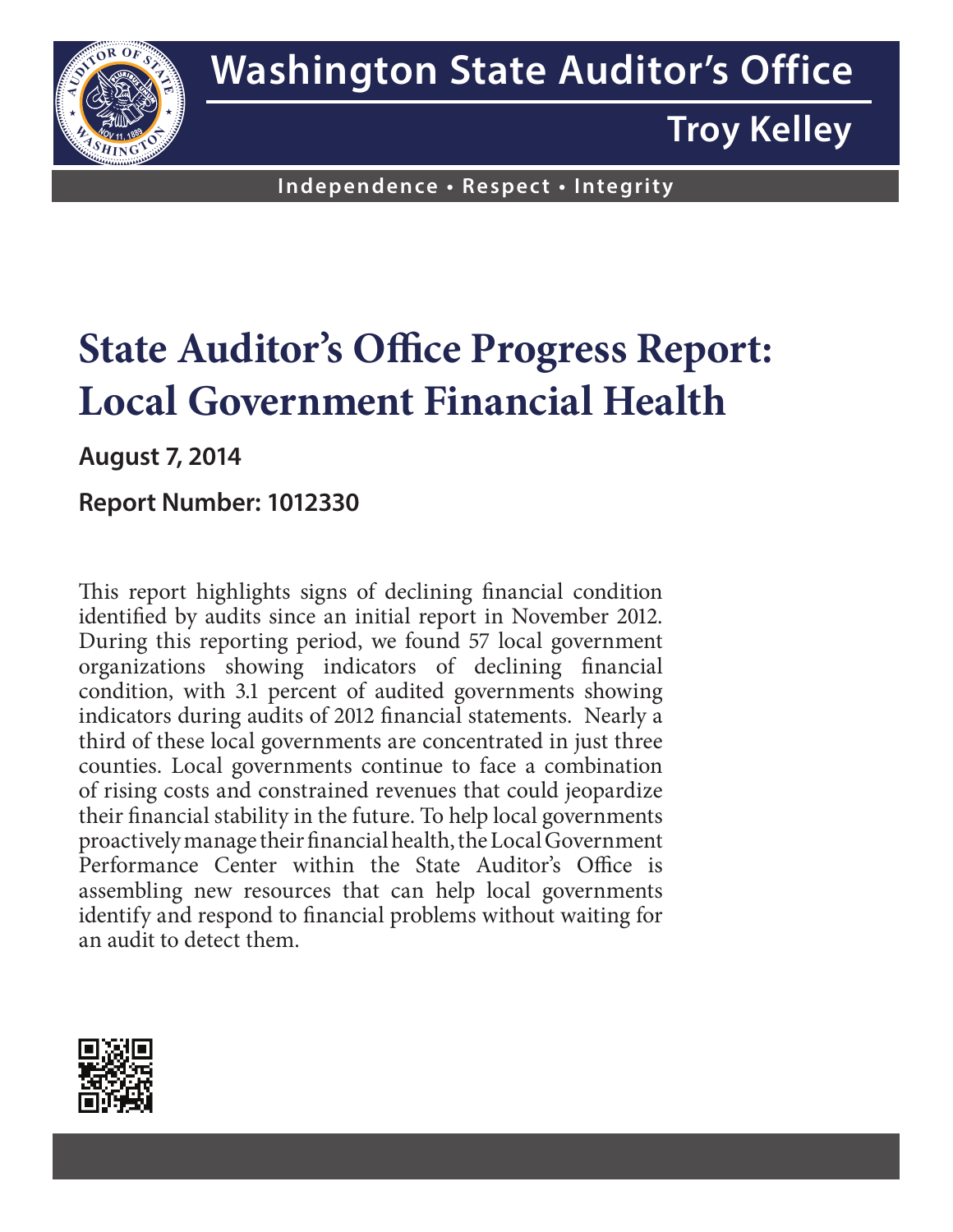## **Table of Contents**

| Introduction                                                                                                        | 3  |
|---------------------------------------------------------------------------------------------------------------------|----|
| New Performance Center Resources                                                                                    | 5  |
| Update of Financial Condition Audit Indicators                                                                      | 7  |
| Appendix A: List of Local Governments<br>by County with Audit Indicators of<br><b>Declining Financial Condition</b> | 10 |
| Appendix B: Indicators of Declining Financial<br><b>Condition Monitored by Our Auditors</b>                         | 13 |
| Appendix C: Description of Financial Health<br>Assessment Tool and Comparison with<br><b>Audit Indicators</b>       | 14 |
| Appendix D: Resources                                                                                               | 15 |

#### *The mission of the Washington State Auditor's Office*

The State Auditor's Office holds state and local governments accountable for the use of public resources.

The results of our work are widely distributed through a variety of reports, which are available on our Web site and through our free, electronic subscription service.

We take our role as partners in accountability seriously. We provide training and technical assistance to governments and have an extensive quality assurance program.

For more information about the State Auditor's Office, visit **www.sao.wa.gov**.

#### *Americans with Disabilities*

In accordance with the Americans with Disabilities Act, this document will be made available in alternative formats. Please email Communications@sao.wa.gov for more information.

## *State Auditor's Office contacts*

**State Auditor Troy Kelley**

360-902-0360, Troy.Kelley@sao.wa.gov

**Chuck Pfeil, CPA :: Director of State & Performance Audit** 360-902-0366, Chuck.Pfeil@sao.wa.gov

#### **Sheri Sawyer :: Assistant Director, Local Government Performance Center**

360-725-5552, Sheri.Sawyer@sao.wa.gov

**Daniel Masterson :: Project Manager, LGPC** 360-725-5637, Daniel.Masterson@sao.wa.gov

**Thomas Shapley :: Deputy Director of Communications** 360-902-0367, Thomas.Shapley@sao.wa.gov

#### *To request public records*

**Mary Leider :: Public Records Officer** 360-725-5617, PublicRecords@sao.wa.gov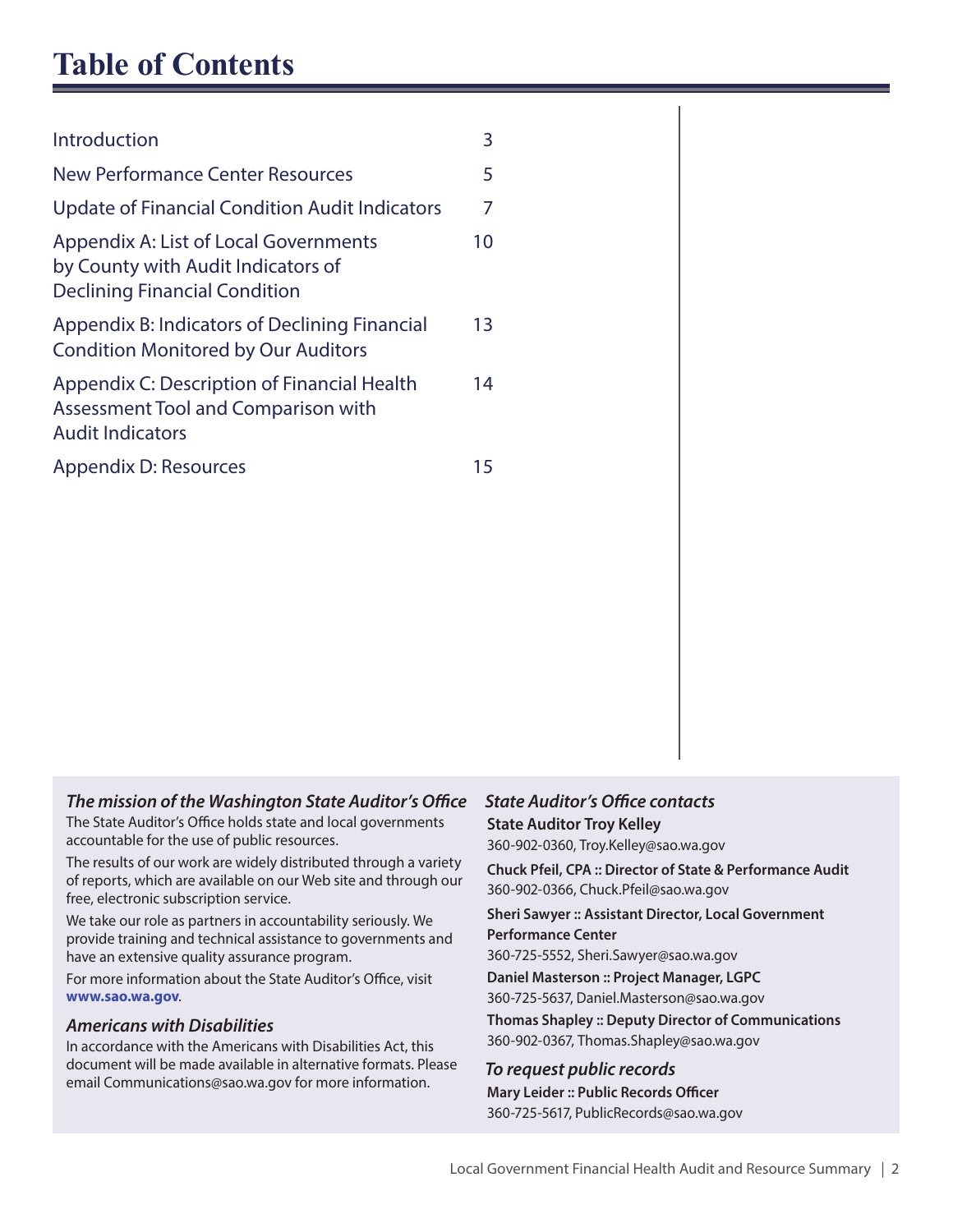## **Introduction**

In the spring of 2014, the State Auditor's Office found signs that 57 local government organizations may have experienced declining financial condition, based on a summary of our audit results issued between October 2012 and May 2014.

A complete list of local governments that showed signs of declining financial condition is available in **Appendix A**. The results of what was found in the audits of these governments are examined in more detail on pages 7-9.

This report follows the one we released in November 2012, summarizing the signs of declining financial condition found during audits of local governments ranging from counties and cities to regional hospitals and fire districts. In that report, based on audits conducted between 2006 and 2012, we found that 88 governments had indicators of declining financial condition. The total number of governments in the last report is not comparable to the total in this report because of the different lengths of time examined. However, in **Figure 1** we can compare changes over time and across reports by looking at the prevalence of indicators during the periods the audits actually focused on.

The Local Government Performance Center within the State Auditor's Office is assembling new resources that can help local governments identify and respond to financial problems without waiting for an audit to detect them. These resources will include a new financial health assessment tool and financial management trainings, which are discussed in more detail on pages 5-6 of this report.

**Appendix B** defines the indicators used by auditors to identify declining financial condition. **Appendix C** describes the ratios planned for the upcoming first version of the financial health assessment tool and compares them with the indicators presented in this report. **Appendix D** provides a list of local government financial health resources, including those of the Local Government Performance Center.

## **Local governments continue to struggle with financial challenges**

Local governments continue to face the fiscally challenging combination of rising costs and constrained revenues that could jeopardize their financial stability long after the state and national economies fully recover.

Fiscal problems have persisted since November 2012, when we released the first audit summary to highlight local government declining financial condition. While **Figure 1** shows improvement from the worst periods of the recent recession, it is still a cause for concern. The percent of local governments with audits indicating declining financial condition fell to 3.1 percent for audits of 2012 finances. This percentage is down from 5.2 percent of governments audited in 2011.

**Last year of audit period** 2007 2008 2009 2010 2011 2012 **24 22 32 37 49 29** *Audits included in this report Audits included in the November 2012 report*

**Figure 1. Number of local governments showing indicators of declining nancial condition** 

Source: Washington State Auditor's Office audits, as of May 31, 2014. Notes: Some governments show indicators in more than one year. The reports also include governments with indicators in 2006 and 2013 but which are not shown in this graph.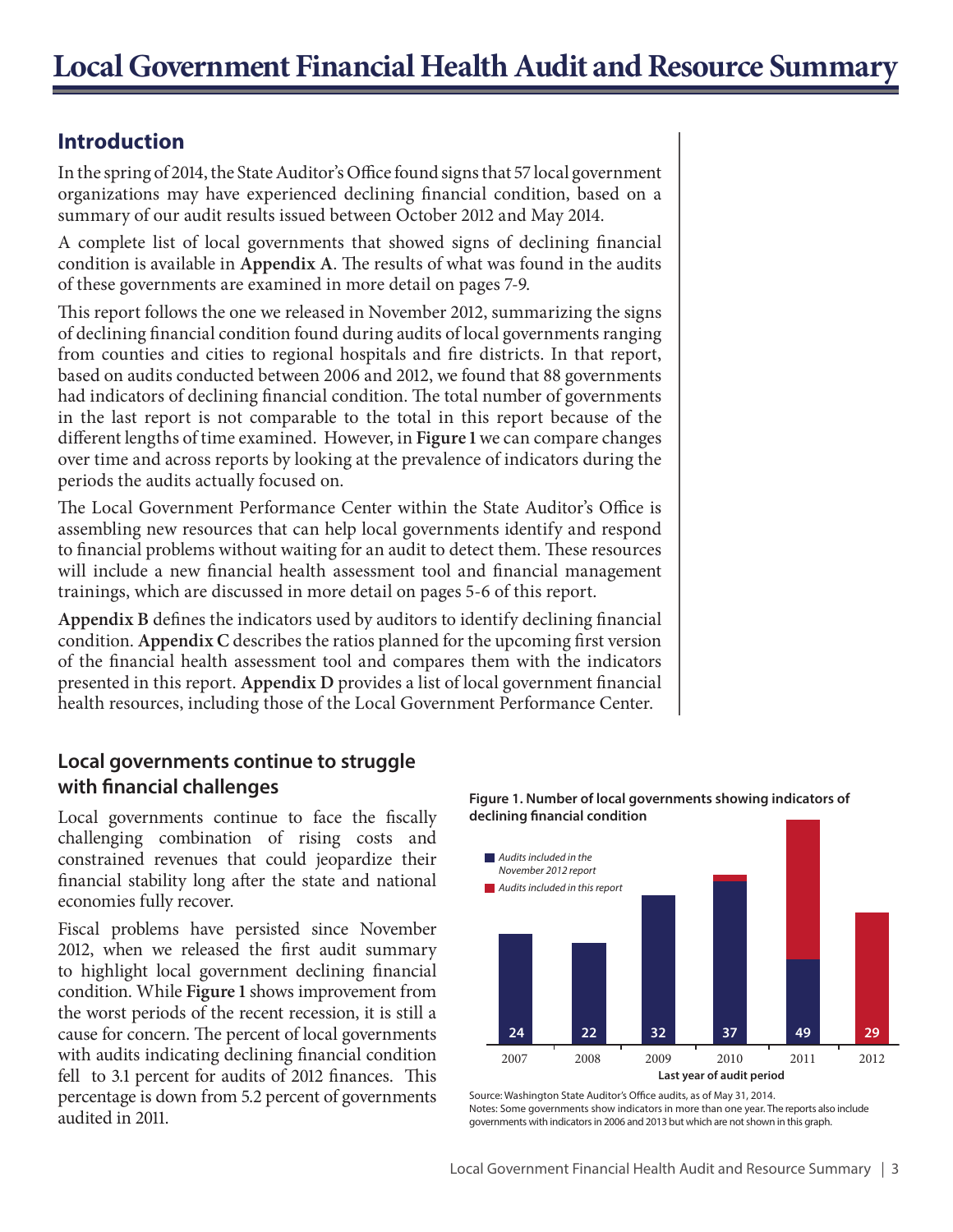The problem of how to improve the fiscal health of governments, small and large, is not confined to Washington.

The federal Government Accountability Office (GAO) recently predicted that state and local governments will remain financially squeezed for decades to come unless policymakers and managers address persistent and complex policy issues. The trend line in the GAO's report (Figure 2) warns that state and local government revenues will shrink relative to expenditures, creating ever-larger operating deficits, until at least 2060.

## **Identifying governments with declining financial condition**



**Figure 2. Projected state and local operating balance measure, as a percentage of Gross Domestic Product (GDP)**

Note: GAO simulations are from 2011 to 2060, using many Congressional Budget Office projections and assumptions, particularly for the next 10 years. Simulations are based on current policy, updated April 2013.

As required by state law (RCW 43.09.260), the State Auditor's Office assesses the financial condition of every local government in the state at least once every three years as a part of each audit conducted. These independent audits play an essential role in identifying problems that put financial stability at risk, but they may not reveal a threat early enough to help prevent the organization from entering into financial distress.

The State Auditor's Office is committed to helping local government officials anticipate and respond to financial challenges as early as possible, in order to maximize their ability to provide the services that Washingtonians rely on and expect from local government. To assist local governments dealing with the challenges highlighted in the GAO's report, the State Auditor's Office has begun work on new analytical tools and specialized trainings. These resources are designed to help local government officials evaluate their governments' financial health and create their own strategy to improve financial sustainability.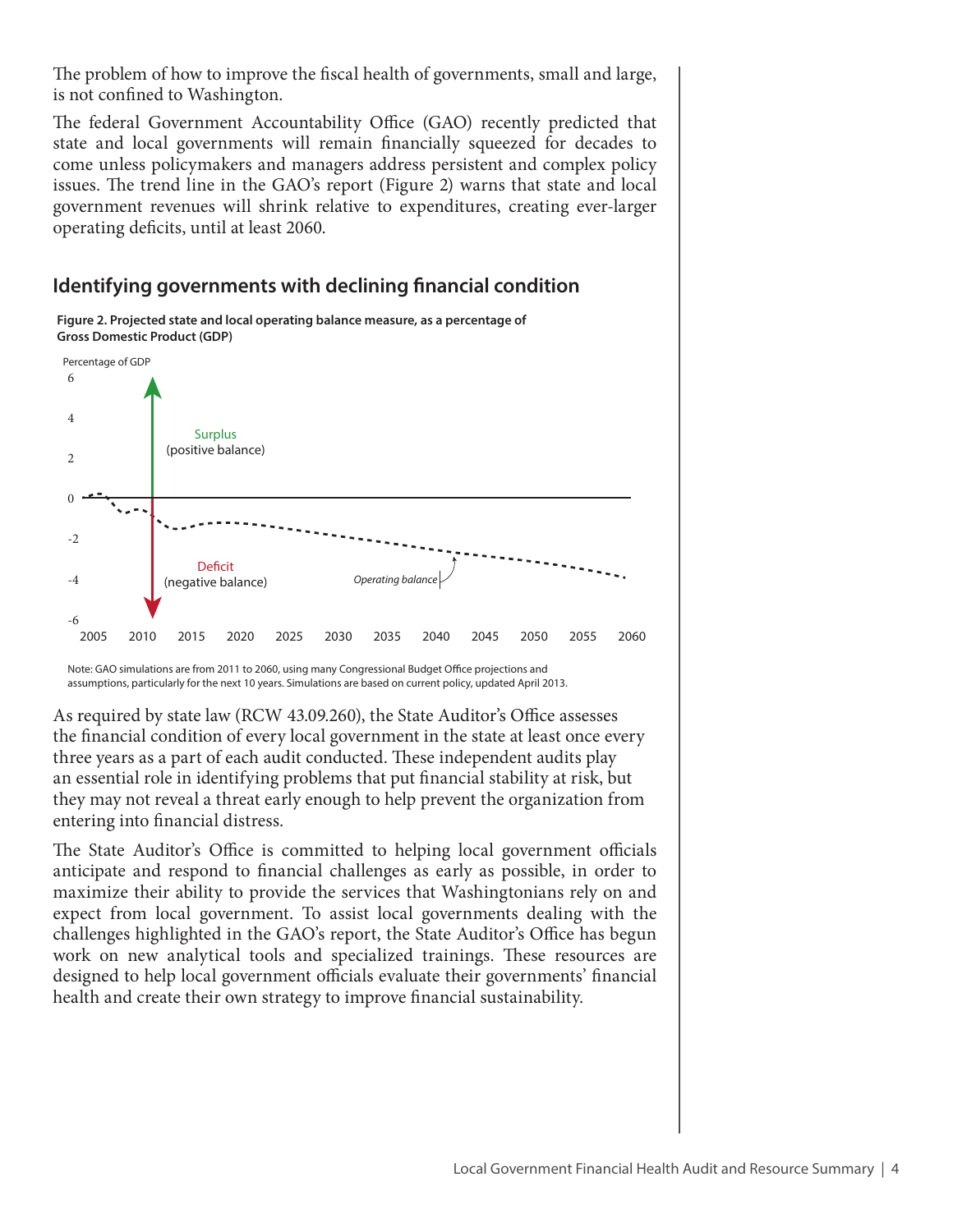## **The Local Government Performance Center: a resource for tools and training**

The Local Government Performance Center is working with local government officials, associations and other stakeholders to make our expertise in assessing financial condition more accessible. The Local Government Performance Center already offers an array of trainings and workshops, and an online library of more than 150 tools, templates and other materials. Soon it will add a financial health assessment tool, targeted training sessions, and resources focused specifically on financial health. The new resources are designed to help elected officials and staff understand their financial management responsibilities and enable them to more easily monitor their financial health. They align with the State Auditor's Office's strategic goals of helping governments work better, cost less, deliver higher value, and earn greater public trust.

## **New financial health assessment tool developed after consulting with local government leaders**

Last year, the Local Government Performance Center's Leadership and Technical Experts Advisory Group asked us to make financial health a priority. Their suggestions included objective assessments of financial condition between audits, guidance that would allow governments to monitor financial health risks, and technical assistance for local governments that needed to improve their financial health. These suggestions mirror some of the recommendations in a recent report by the State Budget Crisis Task Force.

In response, the Local Government Performance Center is developing an online financial health assessment tool that is dependable and easy to use, plus training and technical assistance.

## **Financial health assessment tool will help identify problems sooner and more easily**

We want to make it easier for local governments to regularly assess and monitor their own financial health, using financial information they already report annually to the State Auditor's Office. As this information is reported, audited, and refined, it creates a reliable and accurate historical financial database that can be used to analyze changes over time.

Initially, this data will power a new financial health assessment tool serving local governments that use a cash basis of accounting. The first version of the financial health assessment tool will:

- Provide local governments with a new tool to monitor and respond to the growing financial pressure they face
- Automatically calculate financial condition ratios used by auditors
- Display clear and easy-to-understand charts and summary analysis
- Use current and historical financial data already reported annually
- Allow governments to identify some potential threats to financial health up to three years before an audit (see **Figure 3** on the following page)

#### *The first Financial Health Assessment Tool will show:*

- Cash balance sufficiency
- Operating margin
- Change in cash position
- Enterprise self-sufficiency (cities and counties only)
- Debt service load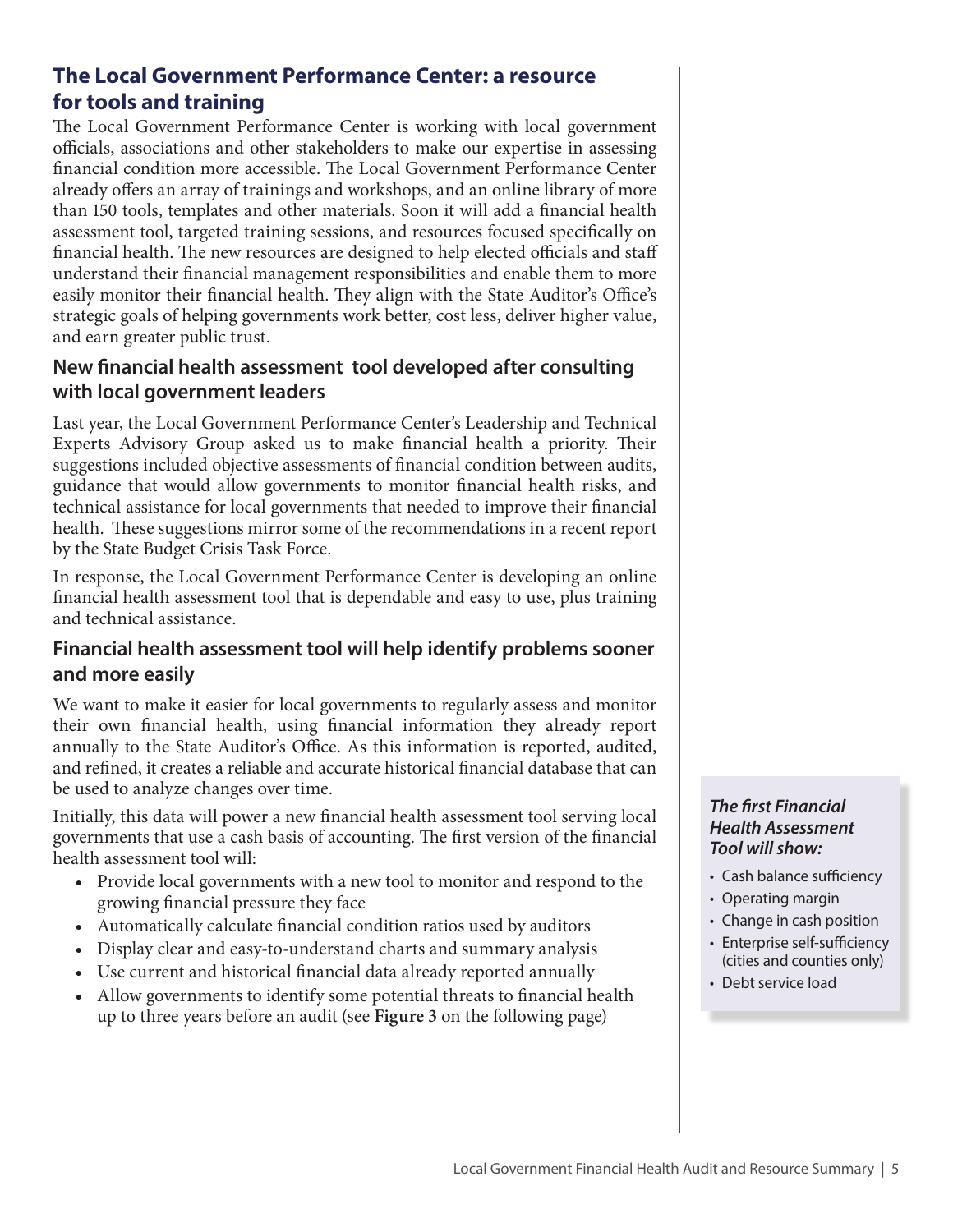The objectives for future versions of the tool include:

- Availability for local governments using Generally Accepted Accounting Principles (GAAP)
- More flexible analysis that can be tailored to the community's needs and decisions
- Additional data sources that will enable more contextual analysis
- A customizable and responsive online interface

We will continue to refine the tool based on feedback from elected and appointed local government leaders, outside experts, and other local government stakeholders.



*Note: While some governments are audited annually and some every other year, many local governments are only audited once every three years.*

#### **Financial management trainings**

The Local Government Performance Center is also developing financial management trainings and video tutorials to help government officials effectively monitor their governments' finances. The trainings are focused on topics such as:

- The roles/responsibilities of an elected official
- Understanding financial reporting
- Safeguarding public resources by establishing effective internal controls
- Understanding the audit procedure
- • Oversight of financial health

The financial management strategies covered in the trainings can help officials meet their goals and deliver necessary services to residents and stakeholders in their communities.

## **Contact the Performance Center**

This report and the tools, trainings and other resources provided through the Local Government Performance Center are intended to help local governments with a variety of financial management needs.

See **Appendix D** for additional information about Local Government Performance Center resources.

*Visit us online at www.sao.wa.gov/ performancecenter for helpful tools and the latest information on upcoming trainings and events.* 

*Want to host a workshop or request more information? Contact us at performance@sao.wa.gov or 360-725-5552.*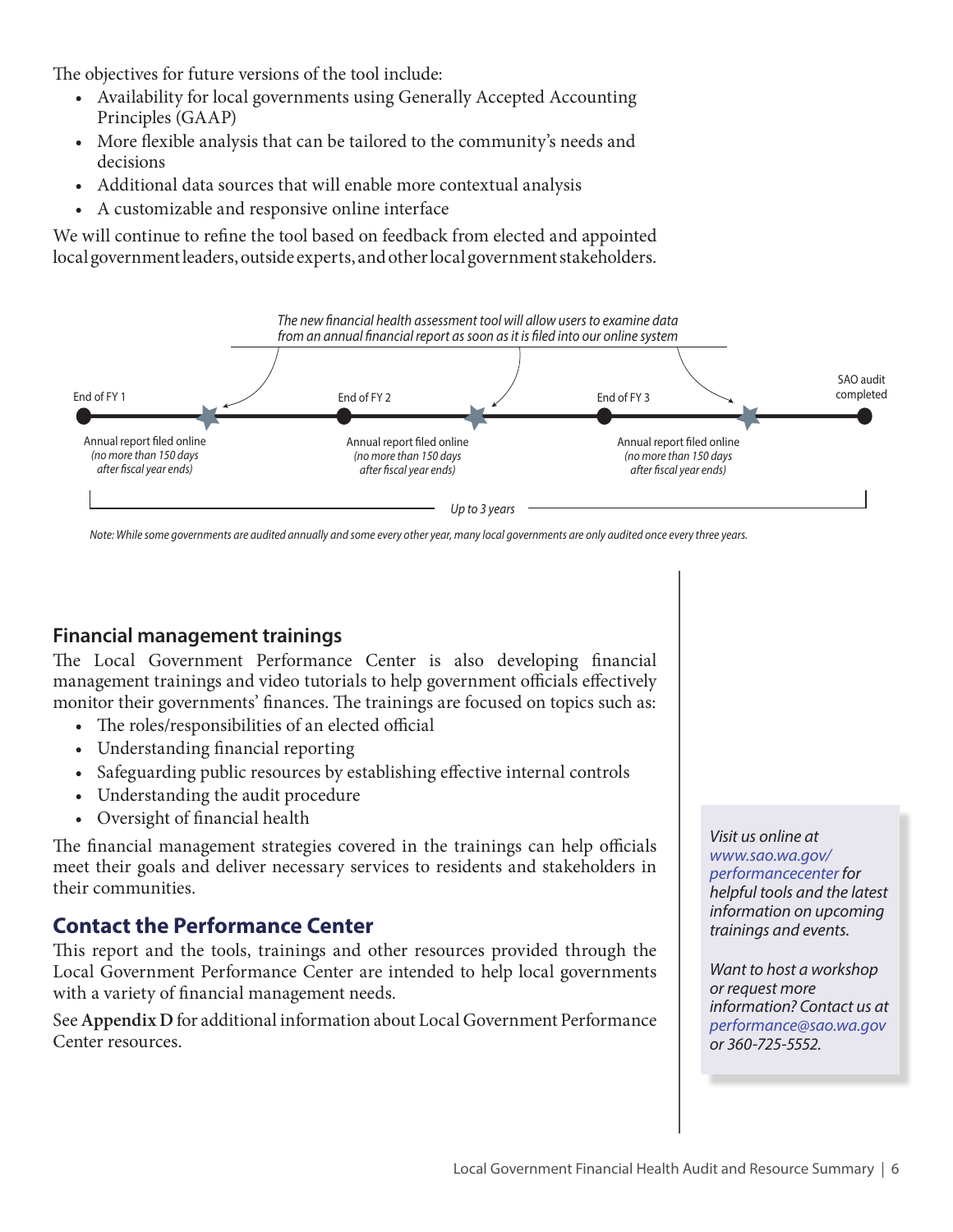## **2014 Update of financial condition audit concerns**

### **Audits indicate continuing declining financial condition**

While local governments may be under less pressure than during the worst years of the recent recession, many are still struggling. In the year and a half since our last report in November 2012, our auditors found indicators of declining financial condition for 57 local governments. Nearly a third of these local governments are concentrated in just three counties: Snohomish, Grays Harbor and Lewis counties. These results should be regarded only as an estimate of the number of local governments that could be experiencing declining financial condition. Because some local governments are audited only every three years, this number may understate the rate of declining financial condition among local governments. This number may also be overstated, because an indicator could reflect a government's intentional financial strategy or past problem that has since been resolved.

The map in **Figure 4** shows the number of local governments with indicators by county.



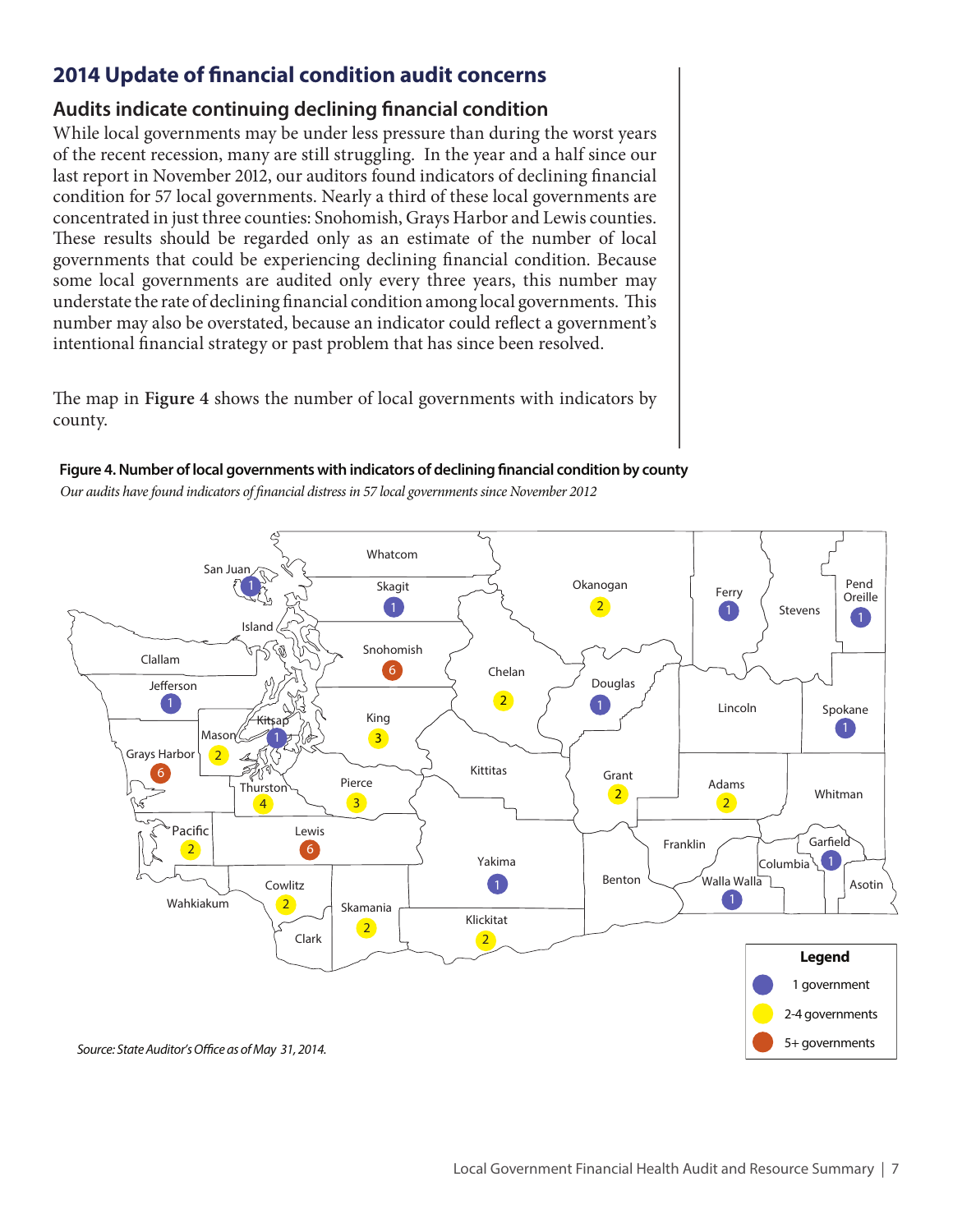Forty percent of local governments with indicators of declining financial condition since our last report in November 2012 are towns and cities. But hospitals, conservation districts, and public development authorities/public facility districts had the highest incidence of indicators identified during their audits. **Figure 5**  shows the incidence of indicators for each type of government.

#### **Figure 5. Some types of local governments have a higher incidence of indicators**

*Percentage shows the rate for each government type*



Source: State Auditor's Office audits of local government between 10/1/2012 and 5/31/2014. Note: The rate shows the percentage of governments with indicators of declining nancial condition out of all governments of the same type with audit reports issued between 10/1/2012 and 5/31/2014.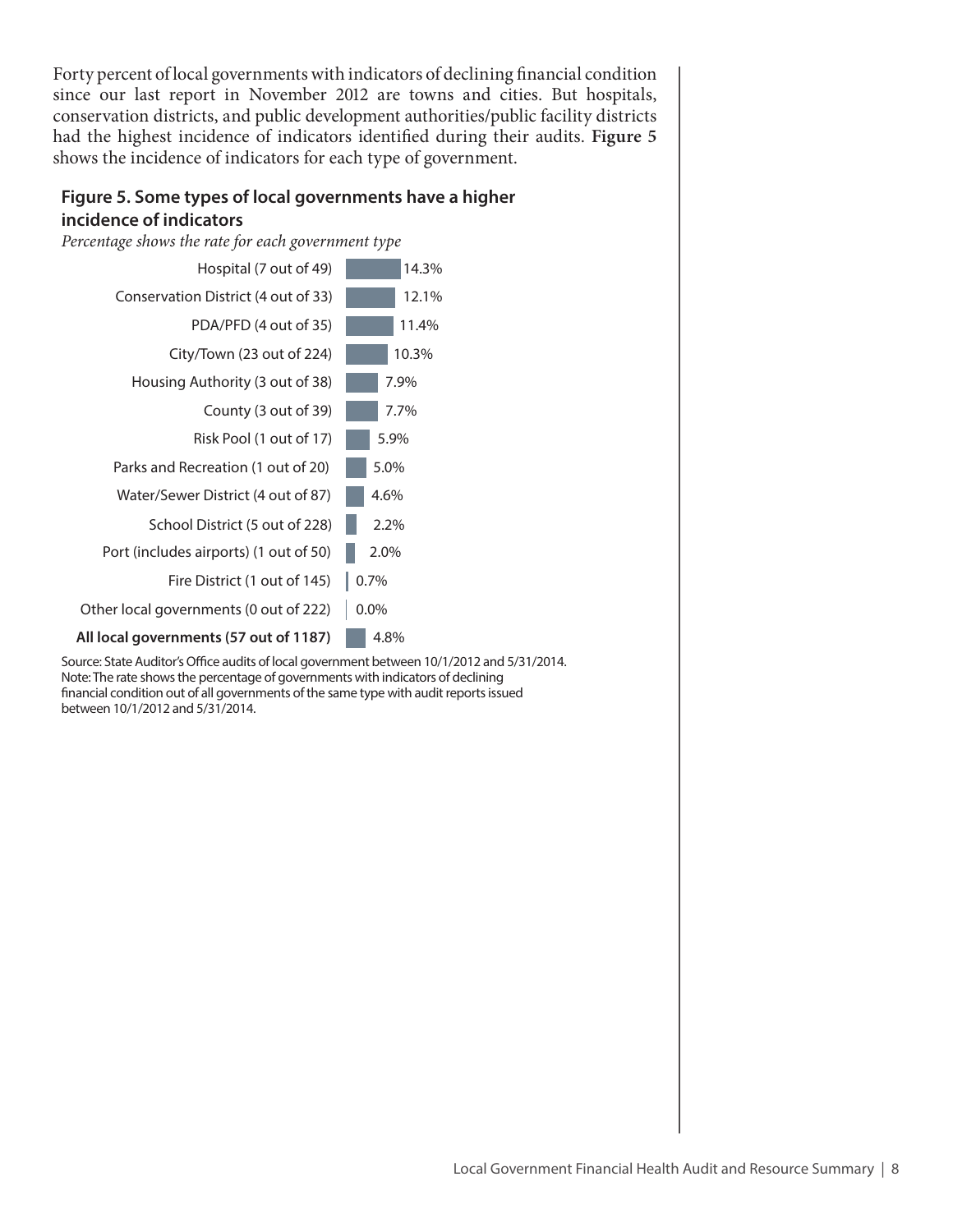As **Figure 6** illustrates, our auditors found that the most common indicators of declining financial condition were declining or negative fund balances and expenditures that exceeded revenues.

#### Figure 6. The most commonly found indicators of declining financial condition

Number of governments with each indicator



Source: State Auditor's Office audits of local government between 10/1/1012 and 5/31/2014 Note: Governments may show more than one indicator of declining financial condition

However, as **Figure 7** shows, some government types were more likely to rely excessively on controversial revenue sources such as interfund loans, short-term financing and unsupported cost allocations.

| Figure 7. Most common indicators by type of government  |                                                         |                                               |                                       |                                                  |  |  |  |  |
|---------------------------------------------------------|---------------------------------------------------------|-----------------------------------------------|---------------------------------------|--------------------------------------------------|--|--|--|--|
| City/Town                                               | County                                                  | Hospital                                      | <b>Conservation Districts</b>         | All others                                       |  |  |  |  |
| 1. Declining/Negative<br>fund balance                   | 1. Declining/Negative<br>fund balance                   | 1. (tied) Declining/<br>Negative fund balance | 1. Declining/Negative<br>fund balance | 1. Declining/Negative<br>fund balance            |  |  |  |  |
| 2. Reliance on interfund<br>loans                       | 2. (tied) Reliance on<br>interfund loans                | 1. (tied) Reliance on<br>short-term financing | 2. Reliance on interfund<br>loans     | 2. Expenditures exceed<br>revenue                |  |  |  |  |
| 3. (tied) Expenditures<br>exceed revenue                | 2. (tied) Expenditures<br>exceed revenue                | 2. Expenditures exceed<br>revenue             |                                       | 3. Inadequate<br>management action/<br>oversight |  |  |  |  |
| 3. (tied) Reliance on<br>unsupported cost<br>allocation | 2. (tied) Reliance on<br>unsupported cost<br>allocation |                                               |                                       |                                                  |  |  |  |  |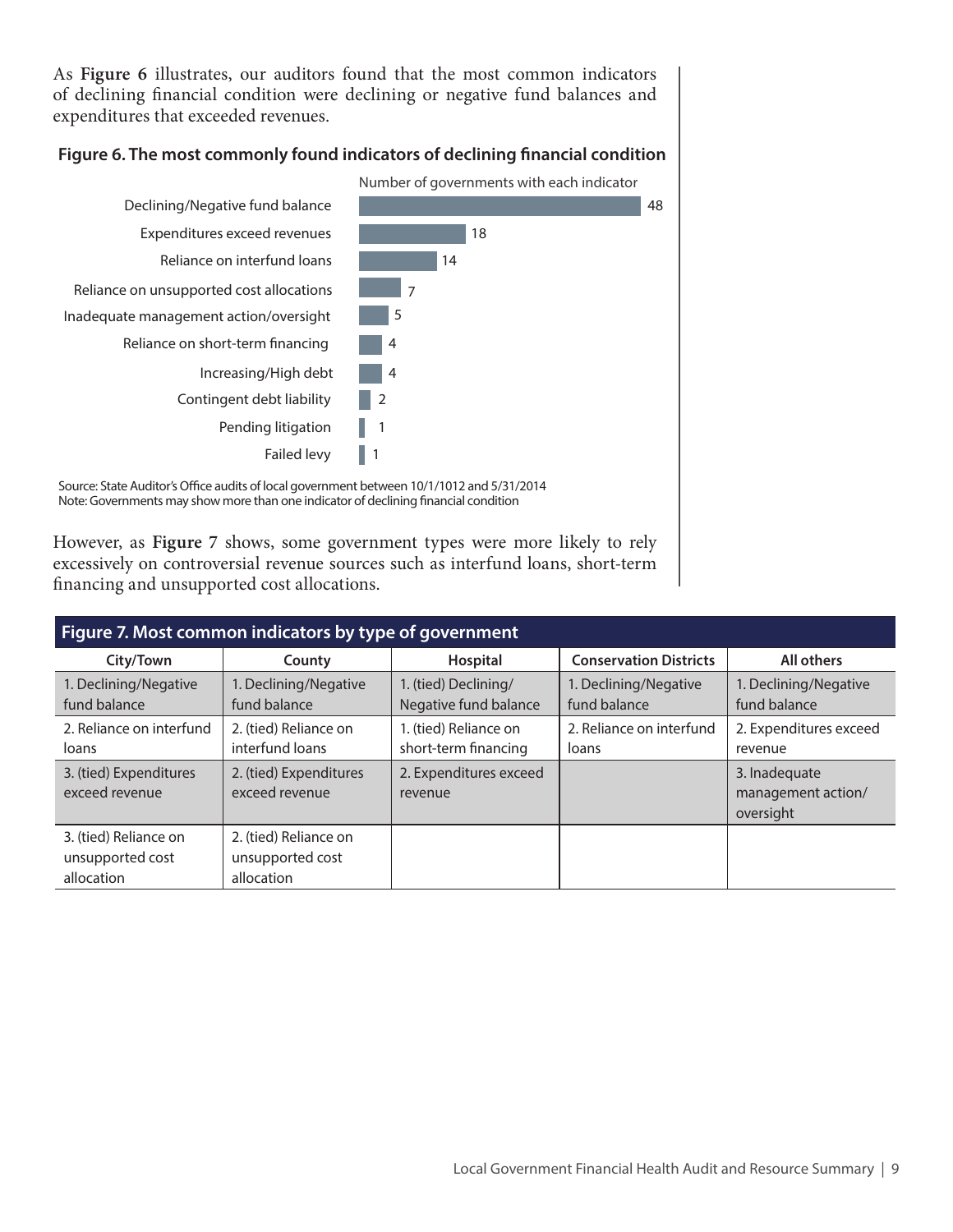## **Appendix A: List of Local Governments by County with Audit Indicators of Declining Financial Condition**

This table lists local governments, by county, whose audits showed indicators of declining financial condition since our last report (10/1/2012 through 5/31/2014).

| <b>By County</b>                                                | Expenditures exceed<br>revenues | Declining/Negative<br>fund balance                                        | Increasing/High debt | Reliance on short-term<br>financing | unsupported cost<br>Reliance on<br>allocations | Reliance on interfund<br><b>loans</b> | Failed levy | management action<br>Inadequate<br>oversight | Contingent debt liability | Pending litigation |
|-----------------------------------------------------------------|---------------------------------|---------------------------------------------------------------------------|----------------------|-------------------------------------|------------------------------------------------|---------------------------------------|-------------|----------------------------------------------|---------------------------|--------------------|
|                                                                 |                                 | Ending year(s) of the audit period(s) during which an indicator was found |                      |                                     |                                                |                                       |             |                                              |                           |                    |
| <b>Adams</b>                                                    |                                 |                                                                           |                      |                                     |                                                |                                       |             |                                              |                           |                    |
| <b>Adams Conservation District</b>                              |                                 | 2012                                                                      |                      |                                     |                                                |                                       |             |                                              |                           |                    |
| East Adams Rural Hospital                                       |                                 | 2012                                                                      |                      |                                     |                                                |                                       |             |                                              |                           |                    |
| Chelan                                                          |                                 |                                                                           |                      |                                     |                                                |                                       |             |                                              |                           |                    |
| City of Wenatchee                                               |                                 | 2011                                                                      |                      |                                     | 2011                                           |                                       |             |                                              | 2011                      |                    |
| Greater Wenatchee Regional<br><b>Events Center</b>              | 2011                            |                                                                           |                      |                                     |                                                |                                       |             |                                              |                           |                    |
| <b>Cowlitz</b>                                                  |                                 |                                                                           |                      |                                     |                                                |                                       |             |                                              |                           |                    |
| <b>Cowlitz Public Facilities District</b>                       |                                 | 2011                                                                      |                      |                                     |                                                |                                       |             |                                              |                           |                    |
| Housing Auth. of the City of Kalama                             |                                 | 2012                                                                      |                      |                                     |                                                |                                       |             |                                              |                           |                    |
| <b>Douglas</b>                                                  |                                 |                                                                           |                      |                                     |                                                |                                       |             |                                              |                           |                    |
| Bridgeport School District No. 75                               |                                 | 2013                                                                      |                      |                                     |                                                |                                       |             |                                              |                           |                    |
| Ferry                                                           |                                 |                                                                           |                      |                                     |                                                |                                       |             |                                              |                           |                    |
| Joint City of Republic-Ferry County<br><b>Housing Authority</b> |                                 | 2011                                                                      |                      |                                     |                                                |                                       |             |                                              |                           |                    |
| Garfield                                                        |                                 |                                                                           |                      |                                     |                                                |                                       |             |                                              |                           |                    |
| City of Pomeroy                                                 |                                 | 2011                                                                      |                      |                                     |                                                |                                       |             |                                              |                           |                    |
| <b>Grant</b>                                                    |                                 |                                                                           |                      |                                     |                                                |                                       |             |                                              |                           |                    |
| <b>Grant County PHD No. 2</b>                                   | 2012                            | 2012                                                                      |                      | 2011,<br>2012                       |                                                |                                       |             |                                              |                           |                    |
| <b>Grant County PHD No. 5</b>                                   |                                 |                                                                           |                      | 2012                                |                                                |                                       |             |                                              |                           |                    |
| <b>Grays Harbor</b>                                             |                                 |                                                                           |                      |                                     |                                                |                                       |             |                                              |                           |                    |
| City of Oakville                                                |                                 | 2012                                                                      |                      |                                     |                                                |                                       |             |                                              |                           |                    |
| City of Ocean Shores                                            |                                 | 2012                                                                      | 2012                 |                                     |                                                |                                       |             |                                              |                           |                    |
| <b>Grays Harbor Conservation District</b>                       |                                 | 2011                                                                      |                      |                                     |                                                |                                       |             |                                              |                           |                    |
| <b>Grays Harbor County</b>                                      |                                 | 2011                                                                      |                      |                                     | 2011                                           | 2011                                  |             |                                              |                           |                    |
| <b>Grays Harbor Historical Seaport</b><br>Authority             | 2011                            | 2011                                                                      |                      |                                     |                                                |                                       |             |                                              |                           |                    |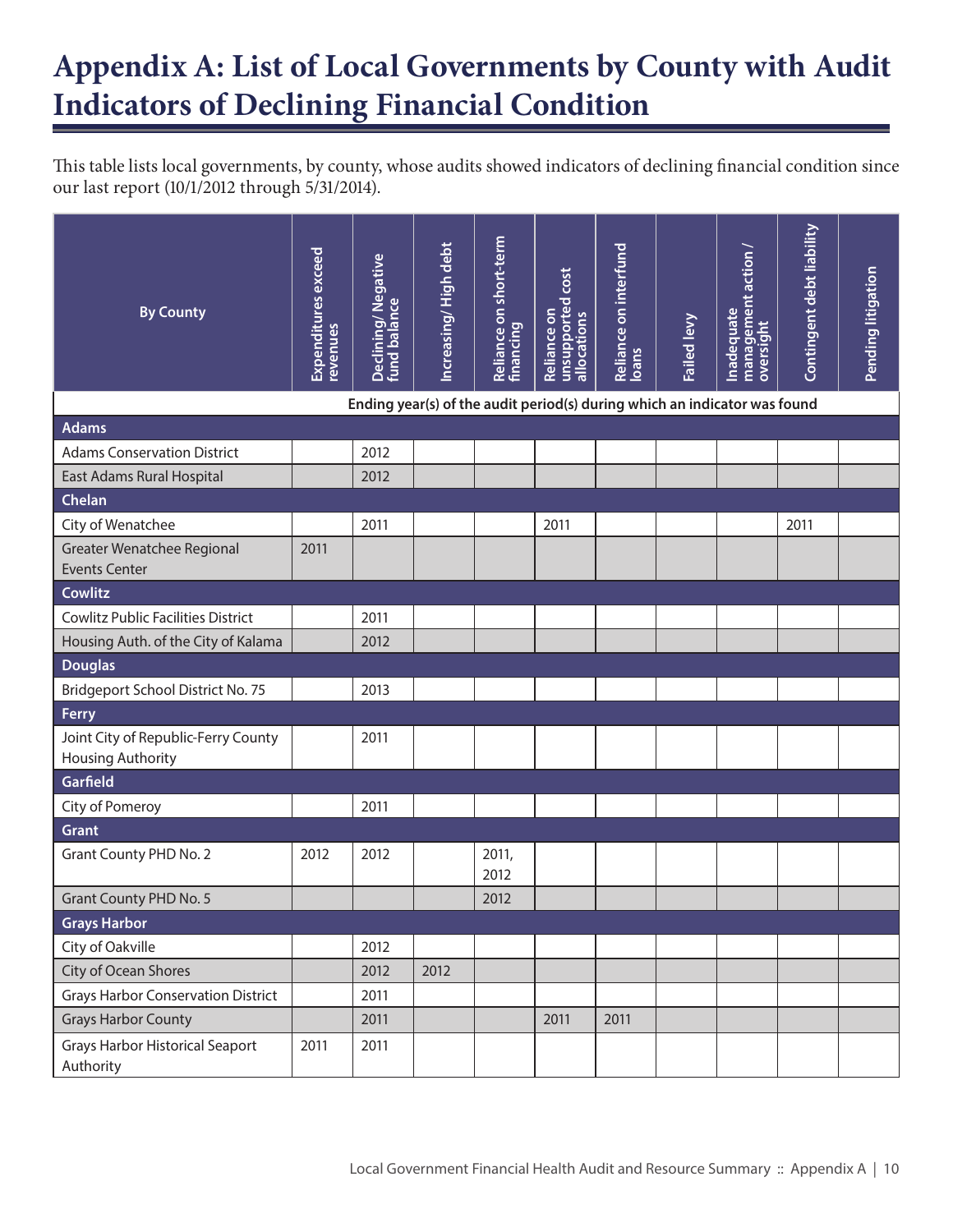| <b>By County</b>                                            | Expenditures exceed<br>revenues | Declining/Negative<br>fund balance | Increasing/High debt                                                      | Reliance on short-term<br>financing | unsupported cost<br>Reliance on<br>allocations | Reliance on interfund<br>Ioans | Failed levy | management action/<br>Inadequate<br><b>oversight</b> | Contingent debt liability | Pending litigation |
|-------------------------------------------------------------|---------------------------------|------------------------------------|---------------------------------------------------------------------------|-------------------------------------|------------------------------------------------|--------------------------------|-------------|------------------------------------------------------|---------------------------|--------------------|
| Lake Quinault School District No. 97                        |                                 | 2012,                              |                                                                           |                                     |                                                |                                |             |                                                      |                           |                    |
|                                                             |                                 | 2013                               | Ending year(s) of the audit period(s) during which an indicator was found |                                     |                                                |                                |             |                                                      |                           |                    |
| <b>Jefferson</b>                                            |                                 |                                    |                                                                           |                                     |                                                |                                |             |                                                      |                           |                    |
| City of Port Townsend                                       | 2011                            | 2011,<br>2012                      | 2011                                                                      |                                     |                                                |                                |             |                                                      |                           |                    |
| <b>King</b>                                                 |                                 |                                    |                                                                           |                                     |                                                |                                |             |                                                      |                           |                    |
| City of Des Moines                                          |                                 | 2012                               |                                                                           |                                     |                                                |                                |             |                                                      |                           |                    |
| Vashon Maury Park &<br><b>Recreation District</b>           | 2012,<br>2013                   | 2012,<br>2013                      | 2013                                                                      |                                     |                                                |                                |             | 2012                                                 |                           |                    |
| Water and Sewer Risk<br>Management Pool                     |                                 | 2012                               |                                                                           |                                     |                                                |                                |             |                                                      |                           |                    |
| <b>Kitsap</b>                                               |                                 |                                    |                                                                           |                                     |                                                |                                |             |                                                      |                           |                    |
| South Kitsap School District<br>No. 402                     |                                 | 2013                               |                                                                           |                                     |                                                |                                |             |                                                      |                           |                    |
| <b>Klickitat</b>                                            |                                 |                                    |                                                                           |                                     |                                                |                                |             |                                                      |                           |                    |
| City of White Salmon                                        |                                 | 2011                               |                                                                           |                                     |                                                | 2011,                          |             |                                                      |                           |                    |
| Lyle School District No. 406                                |                                 | 2013                               |                                                                           |                                     |                                                | 2013                           |             |                                                      |                           |                    |
| Lewis                                                       |                                 |                                    |                                                                           |                                     |                                                |                                |             |                                                      |                           |                    |
| City of Morton                                              |                                 | 2011                               |                                                                           |                                     |                                                |                                |             |                                                      |                           |                    |
| City of Mossyrock                                           |                                 | 2011                               |                                                                           |                                     | 2011                                           |                                |             |                                                      |                           |                    |
| City of Toledo                                              | 2012                            | 2012                               |                                                                           |                                     | 2012                                           |                                |             |                                                      |                           |                    |
| City of Winlock                                             |                                 | 2011                               |                                                                           |                                     |                                                |                                |             |                                                      | 2011                      |                    |
| Lewis County Water District No. 2                           | 2013                            | 2013                               |                                                                           |                                     |                                                |                                |             |                                                      |                           |                    |
| Lewis County Water District No. 5                           | 2011,<br>2013                   | 2011,<br>2013                      | 2011,<br>2013                                                             |                                     |                                                |                                |             | 2011,<br>2013                                        |                           |                    |
| <b>Mason</b>                                                |                                 |                                    |                                                                           |                                     |                                                |                                |             |                                                      |                           |                    |
| Mason County (Belfair Sewer Fund)                           | 2012                            | 2012                               |                                                                           |                                     |                                                |                                |             |                                                      |                           |                    |
| <b>Mason County Housing Authority</b>                       |                                 | 2012                               |                                                                           |                                     |                                                |                                |             |                                                      |                           |                    |
| Okanogan                                                    |                                 |                                    |                                                                           |                                     |                                                |                                |             |                                                      |                           |                    |
| Okanogan County PHD No. 3                                   |                                 | 2012                               |                                                                           | 2012                                |                                                |                                |             |                                                      |                           |                    |
| Okanogan-Douglas Dist.                                      |                                 |                                    |                                                                           | 2012                                |                                                |                                |             |                                                      |                           |                    |
| Hosp. No. 1<br><b>Pacific</b>                               |                                 |                                    |                                                                           |                                     |                                                |                                |             |                                                      |                           |                    |
| City of Long Beach                                          |                                 | 2011,<br>2012                      |                                                                           |                                     | 2012                                           |                                |             |                                                      |                           |                    |
| Pacific County Public Healthcare<br>Services District No. 3 | 2012                            | 2012                               |                                                                           |                                     |                                                |                                |             |                                                      |                           |                    |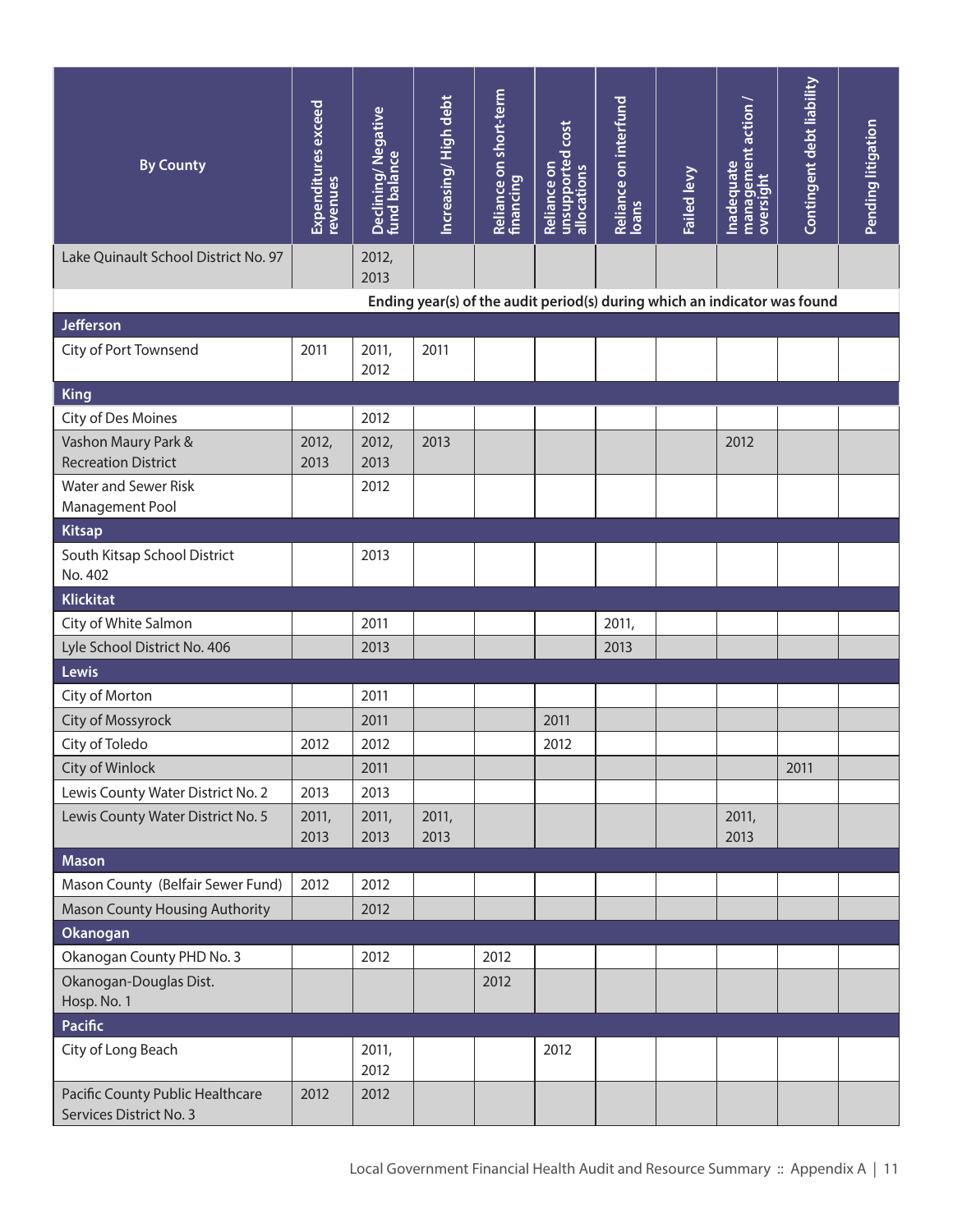| <b>By County</b>                               | <b>Expenditures</b> exceed<br>revenues | Declining/Negative<br>fund balance | Increasing/High debt | Reliance on short-term<br>financing | unsupported cost <br>allocations<br>Reliance on | Reliance on interfund<br>Ioans | Failed levy                                                               | management action /<br>oversight<br>Inadequate | Contingent debt liability | Pending litigation |
|------------------------------------------------|----------------------------------------|------------------------------------|----------------------|-------------------------------------|-------------------------------------------------|--------------------------------|---------------------------------------------------------------------------|------------------------------------------------|---------------------------|--------------------|
| <b>Pend Oreille</b>                            |                                        |                                    |                      |                                     |                                                 |                                |                                                                           |                                                |                           |                    |
| Pend Oreille Conservation District             |                                        | 2011                               |                      |                                     |                                                 |                                |                                                                           |                                                |                           |                    |
|                                                |                                        |                                    |                      |                                     |                                                 |                                | Ending year(s) of the audit period(s) during which an indicator was found |                                                |                           |                    |
| <b>Pierce</b>                                  |                                        |                                    |                      |                                     |                                                 |                                |                                                                           |                                                |                           |                    |
| City of Eatonville                             |                                        | 2012                               |                      |                                     |                                                 |                                |                                                                           |                                                |                           |                    |
| City of Lakewood                               | 2012                                   | 2011,<br>2012                      |                      |                                     |                                                 | 2011                           |                                                                           |                                                |                           |                    |
| City of Sumner                                 |                                        |                                    |                      |                                     |                                                 | 2011                           |                                                                           |                                                |                           |                    |
| San Juan                                       |                                        |                                    |                      |                                     |                                                 |                                |                                                                           |                                                |                           |                    |
| Fisherman Bay Sewer District                   |                                        | 2011                               |                      |                                     |                                                 |                                |                                                                           |                                                |                           |                    |
| <b>Skagit</b>                                  |                                        |                                    |                      |                                     |                                                 |                                |                                                                           |                                                |                           |                    |
| <b>Bullerville Utility District</b>            | 2010                                   |                                    |                      |                                     |                                                 |                                |                                                                           | 2010                                           |                           |                    |
| <b>Skamania</b>                                |                                        |                                    |                      |                                     |                                                 |                                |                                                                           |                                                |                           |                    |
| City of North Bonneville                       |                                        | 2011,<br>2012                      |                      |                                     |                                                 | 2012                           |                                                                           |                                                |                           |                    |
| Skamania County                                |                                        | 2012                               |                      |                                     |                                                 |                                |                                                                           |                                                |                           |                    |
| Snohomish                                      |                                        |                                    |                      |                                     |                                                 |                                |                                                                           |                                                |                           |                    |
| City of Arlington                              |                                        | 2012                               |                      |                                     |                                                 |                                |                                                                           |                                                |                           |                    |
| City of Goldbar                                | 2012                                   | 2012                               |                      |                                     |                                                 | 2012                           | 2012                                                                      |                                                |                           | 2012               |
| City of Granite Falls                          | 2011                                   | 2011                               |                      |                                     |                                                 | 2011                           |                                                                           |                                                |                           |                    |
| City of Lynnwood                               |                                        |                                    |                      |                                     | 2011                                            | 2011<br>2012                   |                                                                           |                                                |                           |                    |
| <b>Edmonds Public Facility District</b>        | 2011                                   |                                    |                      |                                     |                                                 | 2011                           |                                                                           |                                                |                           |                    |
| Snohomish County PHD No. 1<br>(Valley General) | 2011                                   | 2011,<br>2012                      |                      |                                     |                                                 |                                |                                                                           |                                                |                           |                    |
| Spokane                                        |                                        |                                    |                      |                                     |                                                 |                                |                                                                           |                                                |                           |                    |
| Town of Spangle                                |                                        | 2011                               |                      |                                     | 2011                                            |                                |                                                                           | 2011                                           |                           |                    |
| <b>Thurston</b>                                |                                        |                                    |                      |                                     |                                                 |                                |                                                                           |                                                |                           |                    |
| City of Tenino                                 | 2011,<br>2012                          | 2011,<br>2012                      |                      |                                     |                                                 | 2011                           |                                                                           |                                                |                           |                    |
| City of Tumwater                               |                                        |                                    |                      |                                     |                                                 | 2011                           |                                                                           |                                                |                           |                    |
| SE Thurston Fire Authority                     |                                        | 2012                               |                      |                                     |                                                 |                                |                                                                           |                                                |                           |                    |
| <b>Thurston County</b>                         |                                        | 2011                               |                      |                                     |                                                 | 2011                           |                                                                           |                                                |                           |                    |
| <b>Conservation District</b>                   |                                        |                                    |                      |                                     |                                                 |                                |                                                                           |                                                |                           |                    |
| <b>Walla Walla</b>                             |                                        |                                    |                      |                                     |                                                 |                                |                                                                           |                                                |                           |                    |
| Touchet School District No. 300                |                                        | 2013                               |                      |                                     |                                                 |                                |                                                                           |                                                |                           |                    |
| Yakima                                         |                                        |                                    |                      |                                     |                                                 |                                |                                                                           |                                                |                           |                    |
| Yakima Air Terminal                            | 2011                                   |                                    |                      |                                     |                                                 |                                |                                                                           | 2011                                           |                           |                    |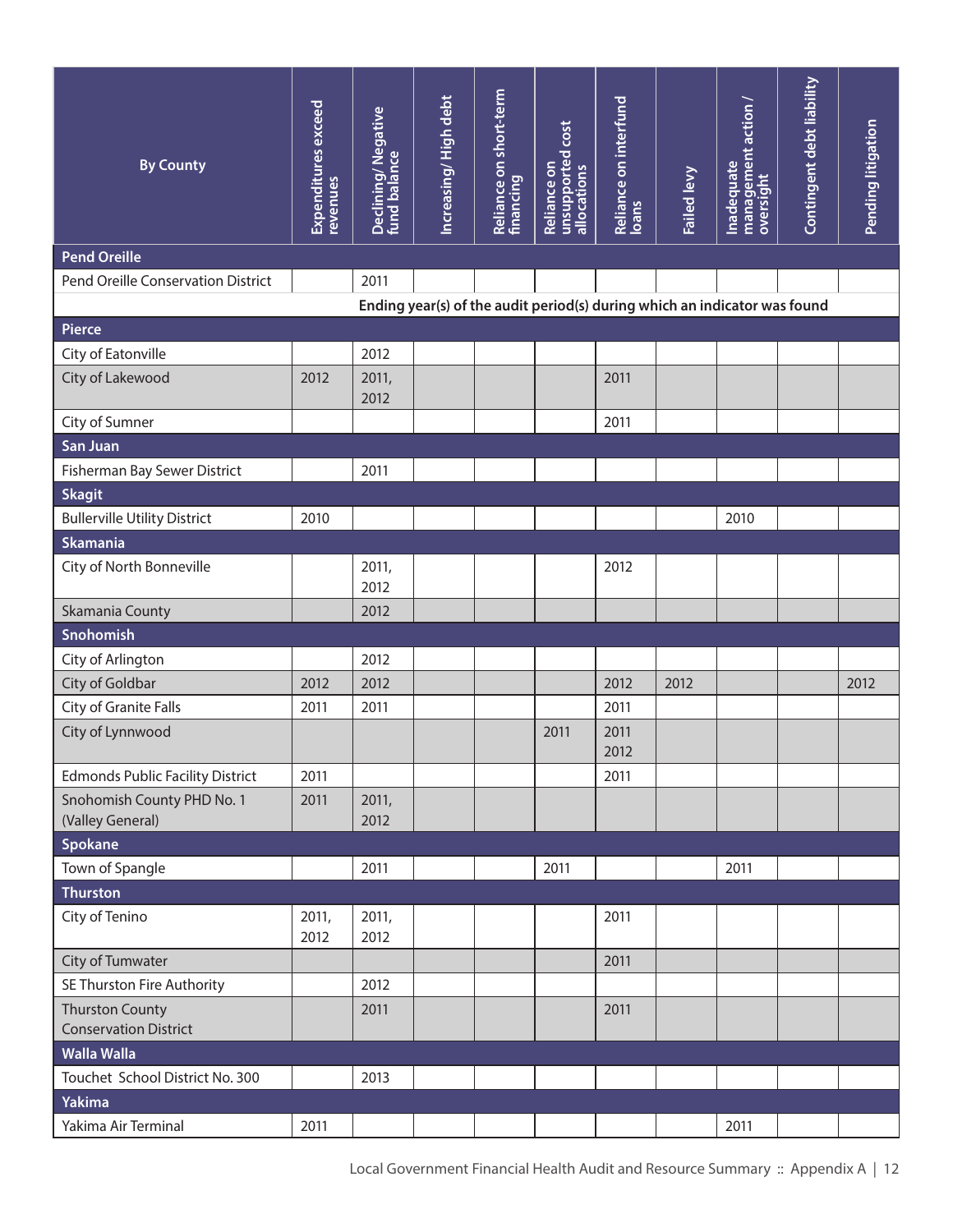This table describes the indicators analyzed in both this report and the November 2012 audit summary.

| <b>Type of indicator</b>                      | <b>What it shows</b>                                                                                                                                                                                                                                                                                                                                                                                                |
|-----------------------------------------------|---------------------------------------------------------------------------------------------------------------------------------------------------------------------------------------------------------------------------------------------------------------------------------------------------------------------------------------------------------------------------------------------------------------------|
| <b>Expenditures exceeding</b><br>revenues     | Operating expenditures exceed revenues in the General Fund.                                                                                                                                                                                                                                                                                                                                                         |
| Declining or negative general<br>fund balance | A situation in which the General Fund has declined significantly over time or has a negative<br>balance. The General Fund pays for services such as public safety, community planning, public<br>health, etc. The ending balance identifies the amount of resources the government has available<br>for these services.                                                                                             |
| Increasing or high debt                       | The use of other sources of long-term financing, such as issuing Bond Anticipation Notes or<br>taking out bank loans, to cover general operating expenditures.                                                                                                                                                                                                                                                      |
| Reliance on short-term<br>financing           | Borrowing money from the County to pay for operations and to address cash-flow shortages.<br>This is known as "registered warrants" and interest is charged on these funds, resulting in an<br>additional expense to the local government.                                                                                                                                                                          |
| Reliance on unsupported cost<br>allocations   | The costs of central services such as administration, human resources, payroll and purchasing can<br>be allocated among government funds that benefit from the services. The government must<br>adopt a fair and equitable method of distributing these shared costs among the funds. At times,<br>these allocations are not properly supported, such as allocating more costs to funds with the<br>most resources. |
| <b>Reliance on interfund loans</b>            | When the General Fund does not have sufficient funds to cover general government operating<br>expenses, the government loans money from a separate fund.                                                                                                                                                                                                                                                            |
| <b>Failed levy</b>                            | Some local governments receive funding from voter approved property taxes called levies.<br>Typically, the levies fund maintenance and operations and apply for a year or two. Levy failures<br>can have a major impact on financial condition.                                                                                                                                                                     |
| Inadequate management action<br>or oversight  | Indications that elected officials are not aware of, engaged, or taking necessary actions to<br>stabilize the financial condition, such as reducing expenditures through program or staff<br>reductions or identifying new revenue sources.                                                                                                                                                                         |
| <b>Contingent debt liability</b>              | Local governments can accept responsibility for loans through contracts or agreements. These<br>liabilities are contingent on certain events or circumstances occurring or not occurring.                                                                                                                                                                                                                           |
| <b>Pending litigation</b>                     | Litigation costs or pending legal judgments that risk depleting available fund reserves.                                                                                                                                                                                                                                                                                                                            |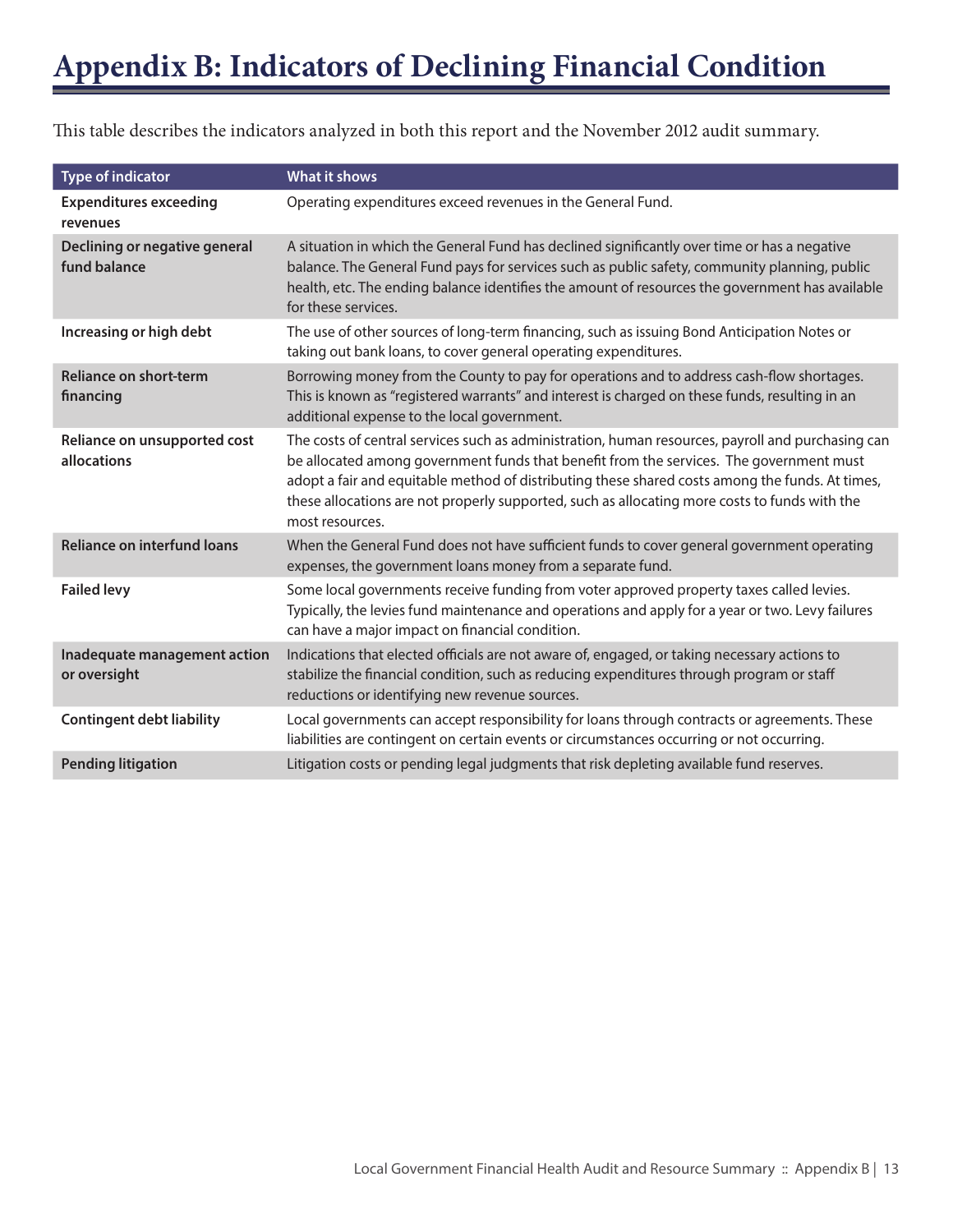## **Appendix C: Description of Financial Health Assessment Tool and Comparison with Audit Indicators**

## **Ratios in the new Financial Health Assessment Tool**

The first version of the Financial Health Assessment Tool for cash basis local governments will include five ratios. This table shows descriptions of what each ratio measures and what it reveals to decision-makers.

| Title of Ratio/<br><b>Tool</b>             | What does it measure?                                                                                                                                                                                                                                                                                                                 | What does it reveal?                                                             |
|--------------------------------------------|---------------------------------------------------------------------------------------------------------------------------------------------------------------------------------------------------------------------------------------------------------------------------------------------------------------------------------------|----------------------------------------------------------------------------------|
| Operating margin                           | This measure shows the margin between receipts and disbursements for total<br>governmental funds. Figures exclude capital outlay and other financing sources and<br>uses to focus on whether receipts were sufficient to cover spending on operations<br>and debt service.                                                            | Whether governmental activities are<br>sustainable.                              |
| <b>Cash balance</b><br>sufficiency         | This measure is the number of days that the general fund could operate on its<br>ending cash and investments balance. That is, it compares the general fund ending<br>cash and investments balance to the average daily general fund cash expenditures<br>(excluding capital outlay and other financing uses).                        | How well the government can deal<br>with emergencies and unanticipated<br>needs. |
| Change in cash<br>position                 | This measure is the percent change in ending cash and investments compared to<br>last year for all governmental funds combined. Unlike the Operating Margin, this<br>figure includes the effects of capital outlays and other financing sources and uses.                                                                             | Whether the cash position of<br>governmental funds has improved<br>or declined.  |
| <b>Enterprise fund</b><br>self-sufficiency | This measure shows the percent of enterprise fund expenses that were covered by<br>receipts. Other financial measures in our preliminary analysis focus on either the<br>general fund or total governmental funds because enterprise funds are expected to<br>recover their own costs through charges for services or other revenues. | Whether enterprise funds are<br>self-supporting.                                 |
| Debt load                                  | This measure shows the percent of the total governmental fund revenues that are<br>being used for debt service payments (principal and interest payments).                                                                                                                                                                            | How much governmental fund<br>revenue is used for debt payments.                 |

## **Comparison of report indicators and financial health assessment tool ratios**

The ratios in the first financial health assessment tool will not provide a complete picture of financial condition. However, they will align with three of the indicators analyzed in our financial condition audit summary. This table shows how the tool's ratios relate to the indicators summarized in this report and the November 2012 audit summary.

| Indicators identified during the audit process<br>(relevant for all entities) | First financial health assessment tool ratios<br>(relevant for cash-basis entities) |
|-------------------------------------------------------------------------------|-------------------------------------------------------------------------------------|
| Expenditures exceeding revenues                                               | Operating margin                                                                    |
| Declining or negative general fund balance                                    | Cash balance sufficiency                                                            |
|                                                                               | Change in cash position                                                             |
|                                                                               | Enterprise self-sufficiency (cities/towns and counties only)                        |
| Increasing or high debt                                                       | Debt service load                                                                   |
| Reliance on short-term financing                                              |                                                                                     |
| Reliance on unsupported cost allocations                                      |                                                                                     |
| Reliance on interfund loans                                                   | No ratios                                                                           |
| <b>Failed levy</b>                                                            | (Assessed through management analysis of other considerations)                      |
| Lack of adequate management action or oversight                               |                                                                                     |
| Contingent debt liability                                                     |                                                                                     |
| Pending litigation                                                            |                                                                                     |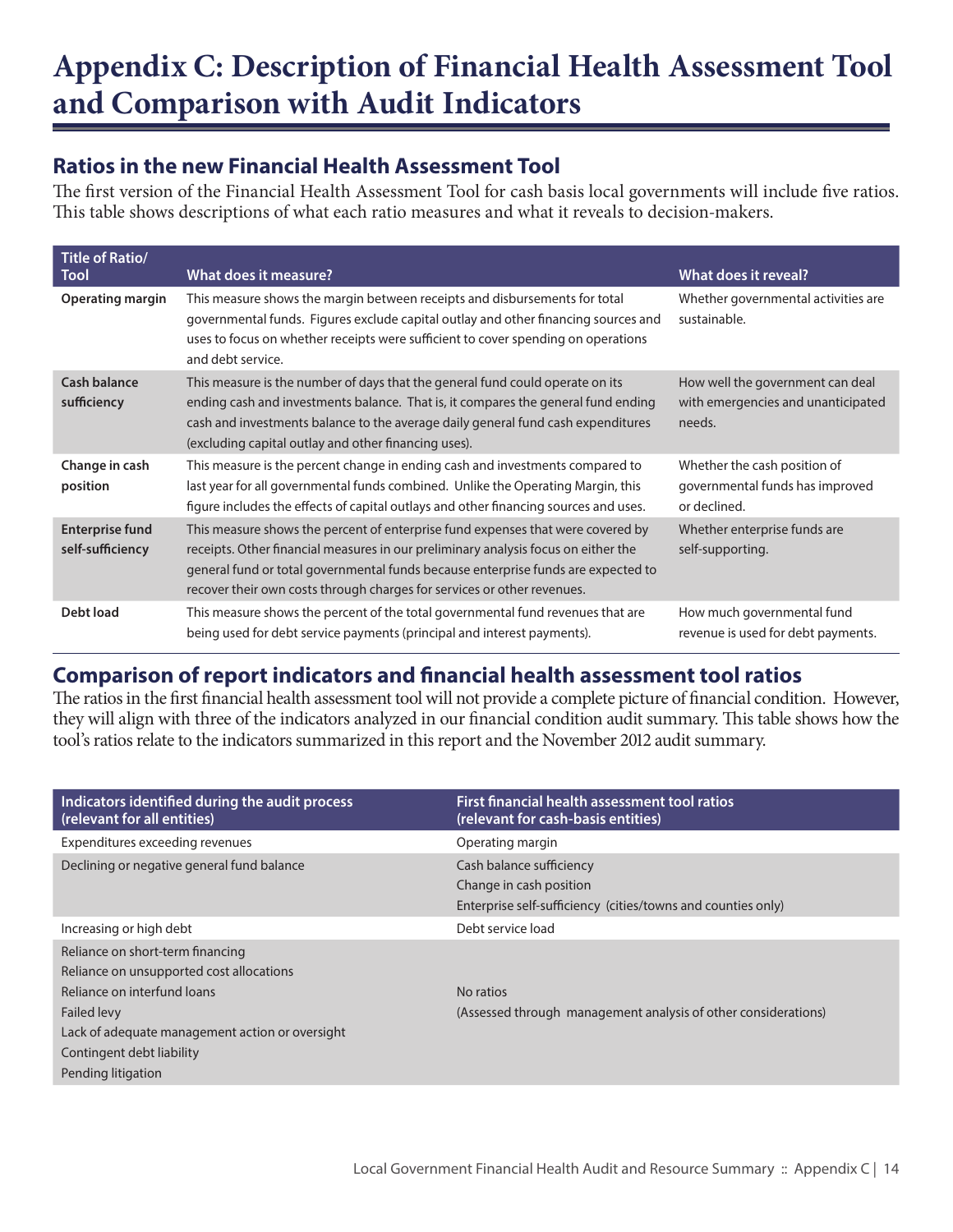## **References cited in this report**

- **• The Government Accountability Office (GAO) State and Local Governments' Fiscal Outlook** predicts that state and local tax revenues will shrink relative to gross domestic product while expenditures, especially health care costs, will continue to grow. According to GAO, without policy changes, state and local governments' budgets will be stressed in the near term and through at least 2060. **http://www.gao.gov/products/GAO-13-546SP**
- **• Report on Reforming State Budgeting and Financial Reporting, State Budget Crisis Task Force http://www.statebudgetcrisis.org/wpcms/**

## **Resources from the State Auditor's Office**

- **• Local Government Performance Center Financial Management Resources (in development)**
	- ӽ The Local Government Performance Center has developed three case studies highlighting promising approaches taken by cities to address budgeting challenges caused by the recession.
	- ӽ The Performance Center is providing technical assistance to local governments and training related to assessing and strengthening internal controls. It will also be providing training for elected officials related to financial management.
- **• Resource on Cost Allocation http://portal.sao.wa.gov/PerformanceCenter/#/address?mid=6&rid=18492**
- **• Financial Condition Self-Assessment Checklist http://portal.sao.wa.gov/PerformanceCenter/#/ address?mid=6&rid=18477**

**The State Auditor's Office's November, 2012 Audit Summary of Local Government Financial Condition http://portal.sao.wa.gov/ReportSearch/Home/ViewReportFile?arn=1008675&isFinding=false&sp=false**

## **Other Washington state resources**

#### *Washington State Treasurer's Office*

In 2010, the State Treasurer and the Department of Commerce reported on the financial health of Washington's cities and counties1 for the Legislature:

#### **http://www.tre.wa.gov/documents/localGovtFiscalReport.pdf**

The State Treasurer used ten financial condition indicators to assess the health of local governments. Some of these indicators are the same as those used by the Auditor's Office. The report also includes a scoring tool to assess how widespread the financial difficulties are. If governments identify four or more stress points, the report states the entity is financially stressed.

#### *Association of Washington Cities*

Another tool for local governments is the "Red Flag Checklist: Communicating About Your City's Financial Condition" developed by the Association of Washington Cities. It developed this tool to help cities self-assess their financial condition and to serve as a tool to communicate with city leaders, the community and businesses. This tool applies to other types of local government. The document lists 15 financial indicators or "red flags" that indicate some level of financial concern or distress and a scoring system that can help cities or other local governments gauge their situation. The checklist is available at

#### **www.awcnet.org/Portals/0/Documents/publications/RedFlagChecklist.pdf**